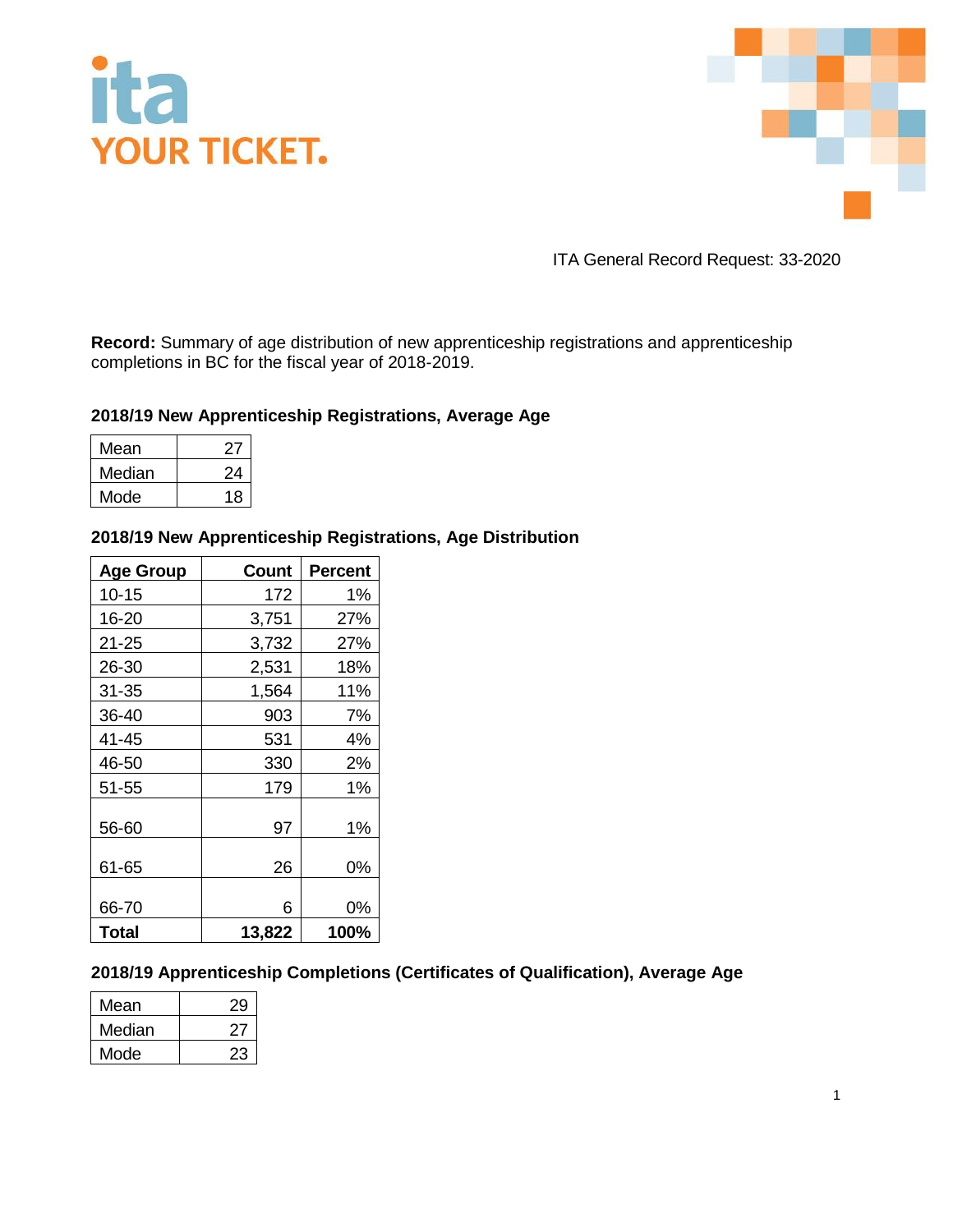



# **2018/19 Apprenticeship Completions (Certificates of Qualification), Age Distribution**

| <b>Age Group</b> | Count | <b>Percent</b> |
|------------------|-------|----------------|
| $10 - 15$        | 0     | 0%             |
| 16-20            | 387   | 6%             |
| $21 - 25$        | 2,147 | 35%            |
| 26-30            | 1,654 | 27%            |
| $31 - 35$        | 910   | 15%            |
| 36-40            | 483   | 8%             |
| 41-45            | 270   | 4%             |
| 46-50            | 135   | 2%             |
| 51-55            | 72    | 1%             |
| 56-60            |       | 1%             |
| 61-65            | .     | 0%             |
| 66-70            | 0     | 0%             |
| <b>Total</b>     | 6,102 | 100%           |

… Represents numbers between 1 and 5. These numbers have been masked to ensure personal information is not released. In some cases, it is not only necessary to mask one number but also a complementary number because the missing value can be calculated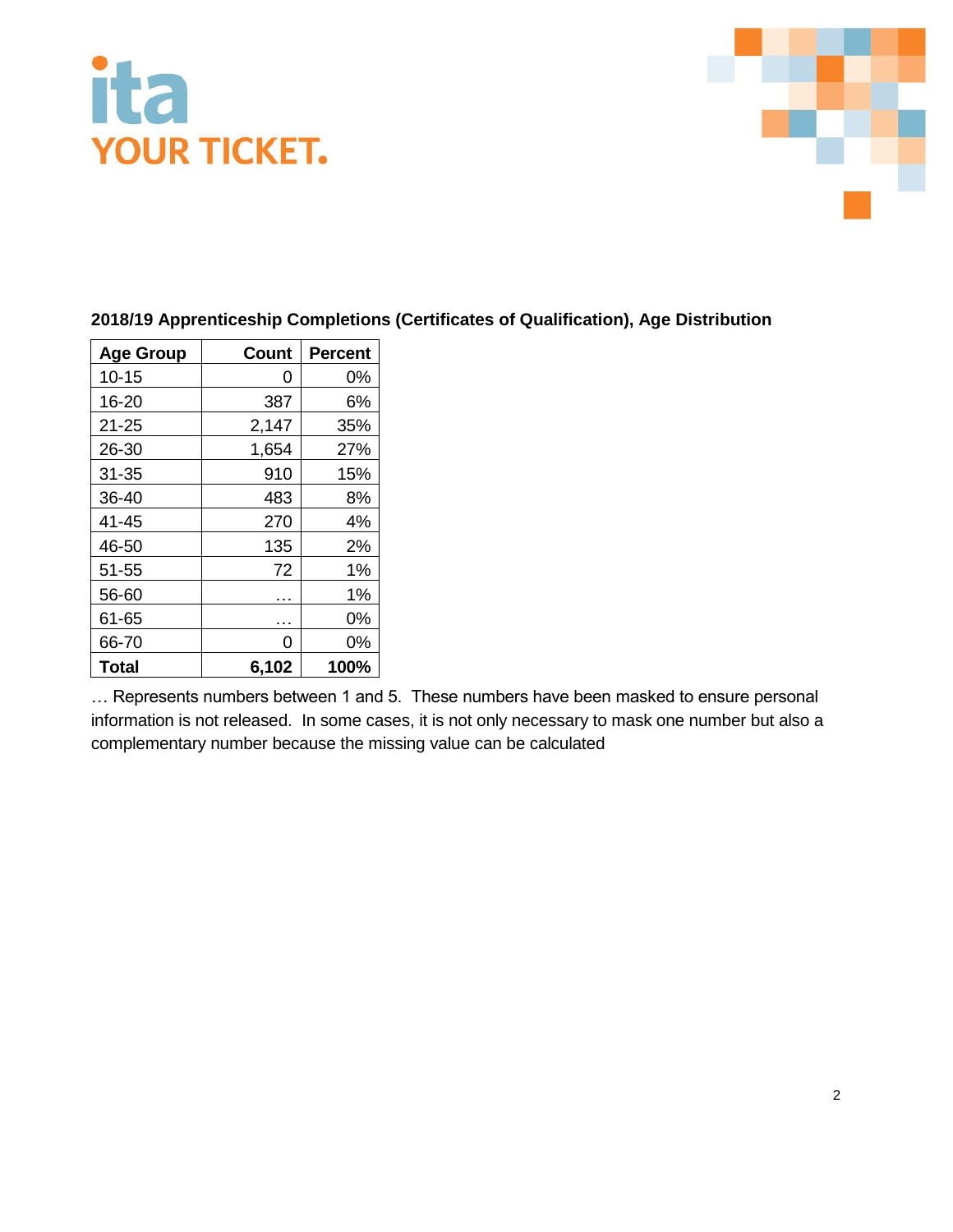

**Record:** Summary of active sponsors in BC at fiscal year end (2016/17 to 2018/19)

## **Active Sponsors at Fiscal Year End**

|                                               | 2016/17 | 2017/18 | 2018/19 |
|-----------------------------------------------|---------|---------|---------|
| Number of<br><b>Active</b><br><b>Sponsors</b> | 10,406  | 10,666  | 10,689  |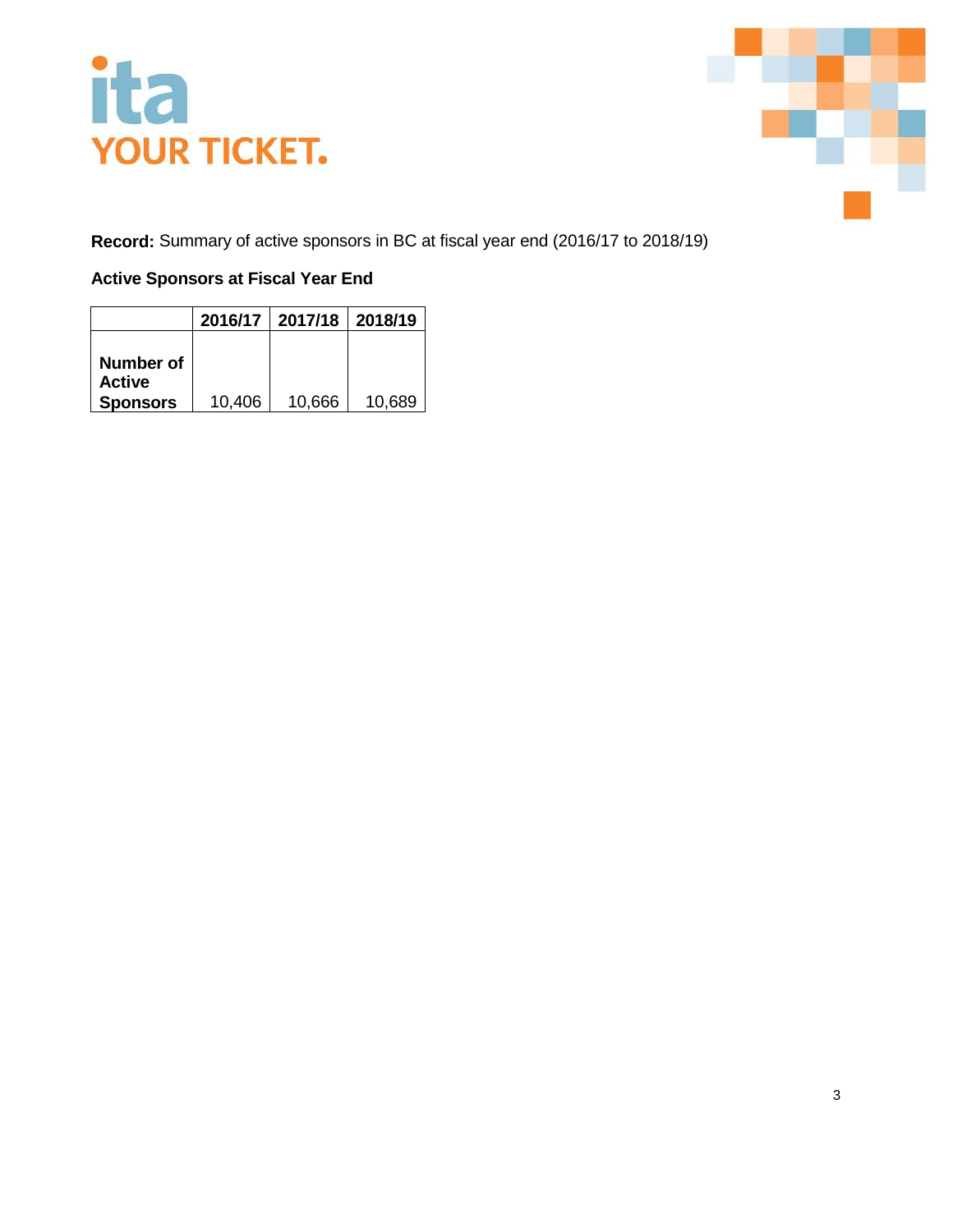



**Record**: Summary of age distribution of new apprenticeship registrations and apprenticeship completions in BC by economic region for the fiscal year of 2018-2019

| 2018/19 New Apprenticeship Registrations, Age Distribution by Economic Region |  |  |  |
|-------------------------------------------------------------------------------|--|--|--|
|-------------------------------------------------------------------------------|--|--|--|

| Age<br>Group | Cariboo  | Kootenay        | Lower<br>Mainland--<br><b>Southwest</b> | <b>North</b><br>Coast/Nechako | <b>Northeast</b>     | Thompson-<br>Okanagan | <b>Vancouver</b><br><b>Island and</b><br><b>Coast</b> |
|--------------|----------|-----------------|-----------------------------------------|-------------------------------|----------------------|-----------------------|-------------------------------------------------------|
| $10 - 15$    | 8        | $\cdots$        | 68                                      | $\cdots$                      | 14                   | 46                    | 30                                                    |
| 16-20        | 185      | 122             | 1932                                    | 117                           | 130                  | 518                   | 711                                                   |
| $21 - 25$    | 158      | 142             | 1973                                    | 105                           | 88                   | 530                   | 682                                                   |
| 26-30        | 103      | 83              | 1301                                    | 74                            | 67                   | 347                   | 519                                                   |
| $31 - 35$    | 69       | 62              | 806                                     | 38                            | 40                   | 229                   | 299                                                   |
| 36-40        | 34       | 37              | 464                                     | 29                            | 24                   | 116                   | 190                                                   |
| 41-45        | 24       | 16              | 274                                     | 15                            | 20                   | 77                    | 96                                                    |
| 46-50        | 14       | 15              | 188                                     | 20                            | 8                    | 34                    | 49                                                    |
| $51 - 55$    | $\cdots$ | 10 <sub>1</sub> | 66                                      | 17                            | $\cdots$             | 32                    | 37                                                    |
| 56-60        | $\cdots$ | $\cdots$        | 61                                      | $\cdots$                      | $\sim$ $\sim$ $\sim$ | 11                    | 8                                                     |
| 61-65        |          | $\sim$          | 10                                      | $\cdots$                      | $\cdots$             | $\cdots$              | $\sim 100$                                            |
| 66-70        |          | $\cdots$        | $\cdots$                                |                               |                      | $\cdots$              | $\sim 100$                                            |
| <b>Total</b> | 604      | 498             | 7,145                                   | 423                           | 400                  | 1,947                 | 2,628                                                 |

… Represents numbers between 1 and 5. These numbers have been masked to ensure personal information is not released. In some cases, it is not only necessary to mask one number but also a complementary number because the missing value can be calculated.